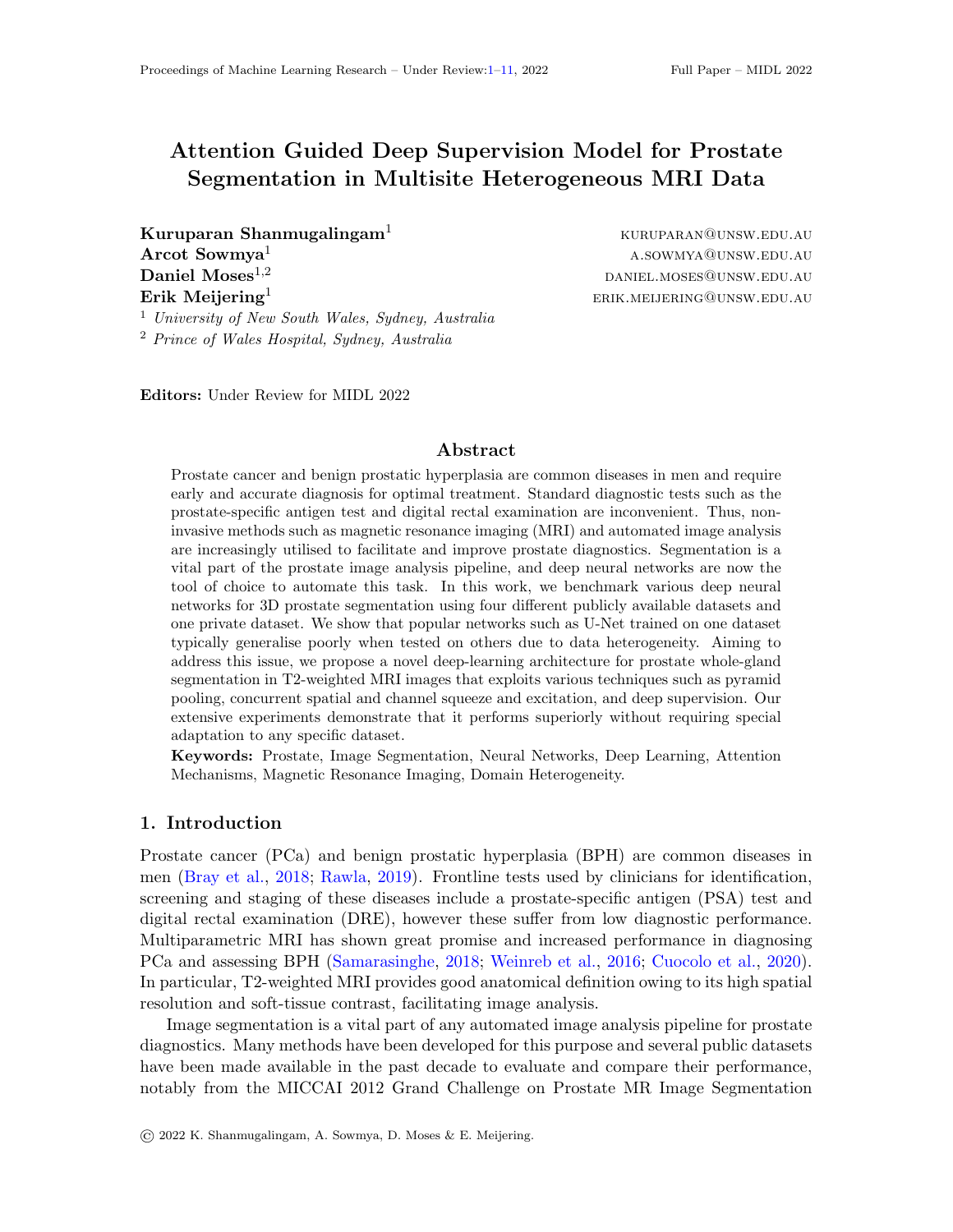2012 (PROMISE12) [\(Litjens et al.,](#page-9-0) [2014\)](#page-9-0), the Initiative for Collaborative Computer Vi-sion Benchmarking (I2CVB) (Lemaître et al., [2015\)](#page-9-1), and the NCI-ISBI 2013 Challenge on Automated Segmentation of Prostate Structures [\(Farahani et al.,](#page-9-2) [2013\)](#page-9-2).

Despite significant progress reported in published benchmarks, accurate prostate segmentation on new datasets remains a challenge, with much room for further performance improvement. Virtually all recent top-performing prostate segmentation methods are based on deep learning of artificial (in particular convolutional) neural networks. However, in practice, a deep-learning model trained on a specific dataset tends to perform well only on that dataset and does not generalise well to data from other sites. Especially, a model trained on public data is not guaranteed to perform well on a private dataset. Also, in multisite studies, the data can be quite heterogeneous, due to the use of different scanners, sequences, field strengths, resolutions, matrix sizes, coils and other factors.

There have been several recent attempts to develop more generalisable deep-learning solutions for biomedical image segmentation. A notable example is nnU-Net [\(Isensee et al.,](#page-9-3) [2021\)](#page-9-3), which automatically configures itself for any dataset and segmentation task to be performed on any hardware platform, by selecting the optimal preprocessing, network architecture, training strategy and post-processing methods. It generates three U-Net [\(Ronneberger](#page-10-4) [et al.,](#page-10-4) [2015\)](#page-10-4) configurations, including a two-dimensional (2D) U-Net, a three-dimensional (3D) U-Net operating at full image resolution, and a 3D U-Net cascade with the first U-Net operating on downsampled images and the second refining the segmentation maps at full resolution. After cross validation, nnU-net chooses the best-performing configuration or ensemble for the task at hand. While successful in various challenges, it is a computationally demanding framework, and it would be more practical to have a single segmentation model that performs well across heterogeneous data.

In this work, we propose a novel deep-learning architecture for prostate whole-gland segmentation in T2-weighted 3D MRI images and investigate its generalisability to multisite data from different public datasets as well as a private dataset. The architecture design exploits various techniques such as pyramid pooling, concurrent spatial and channel squeeze and excitation, and deep supervision. After a brief discussion of related work, we present the data we used, our proposed model and our experimental results and conclusions.

# 2. Related Work

Many prostate gland segmentation methods have been proposed. They may be categorised into traditional image analysis methods such as active contours [\(Cheng et al.,](#page-8-2) [2016\)](#page-8-2), conditional random fields [\(Toth and Madabhushi,](#page-10-5) [2012\)](#page-10-5), graph-based semiautomatic methods [\(Artan et al.,](#page-8-3) [2011\)](#page-8-3), fuzzy-clustering methods [\(Ghose et al.,](#page-9-4) [2012\)](#page-9-4), and deep-learning methods such as convolutional neural networks (CNNs) [\(Dai et al.,](#page-8-4) [2020\)](#page-8-4) or fully convolutional networks (FCNs) [\(Long et al.,](#page-9-5) [2015\)](#page-9-5) including SegNet [\(Alqazzaz et al.,](#page-8-5) [2019\)](#page-8-5), PSPNet [\(Zhao et al.,](#page-10-6) [2017\)](#page-10-6), U-Net [\(Ronneberger et al.,](#page-10-4) [2015\)](#page-10-4), and others [\(Khan et al.,](#page-9-6) [2020\)](#page-9-6), or combinations of traditional and deep-learning methods [\(da Silva et al.,](#page-8-6) [2020\)](#page-8-6).

Deep-learning based segmentation methods typically use an encoder-decoder network architecture. The encoder learns the relevant image features in a latent representation, which are used by the decoder to generate the final segmentation mask. A recent evaluation of deep neural networks for prostate segmentation in T2-weighted MRI included U-Net,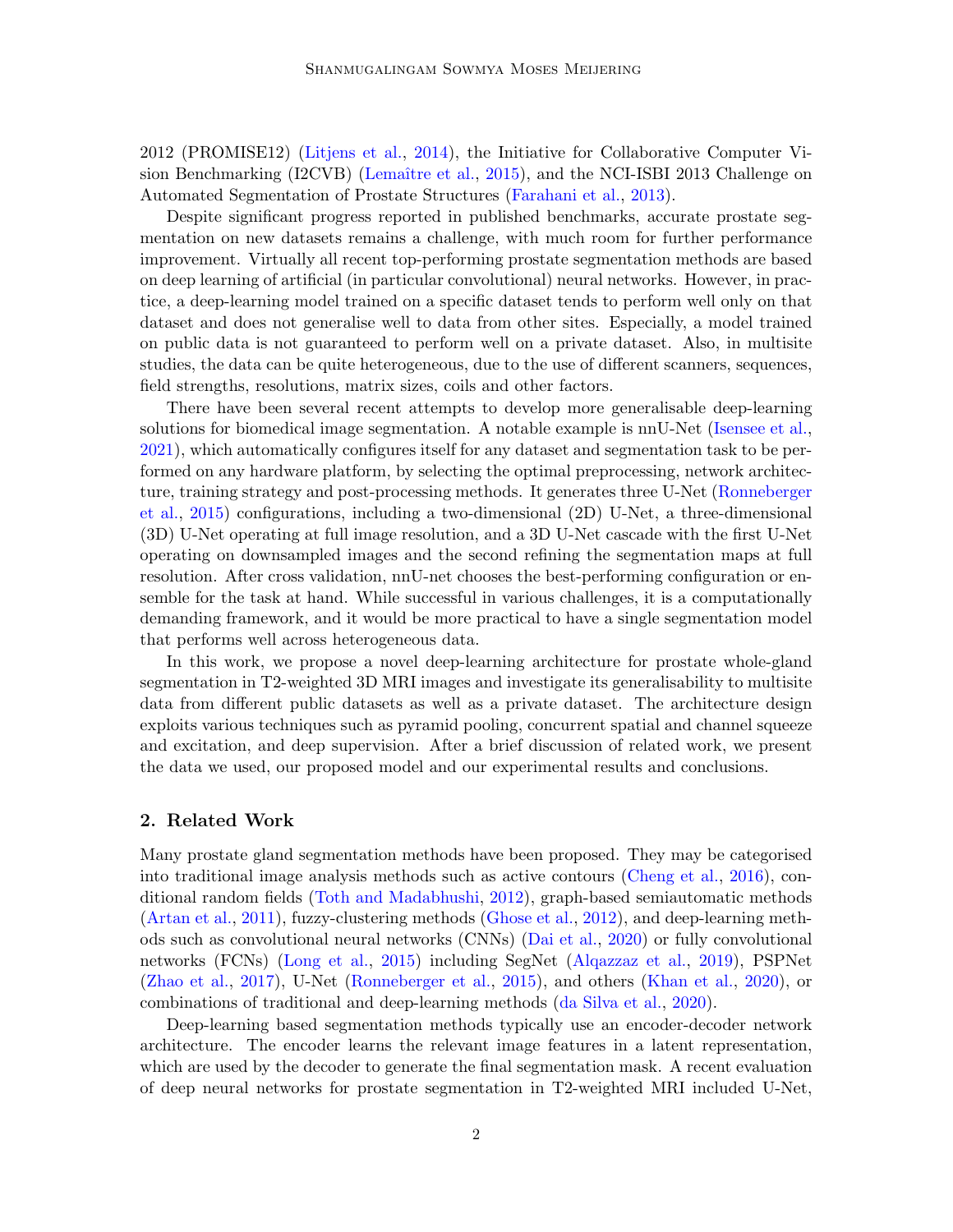SegNet, and DeeplabV3+ [\(Khan et al.,](#page-9-6) [2020\)](#page-9-6), and the current leaderboard of PROMISE12 features networks such as MSD-Net, HD-Net, and nnU-Net.

For many biomedical image segmentation tasks such as liver segmentation, lung segmentation, and brain segmentation, 2D U-Net [\(Ronneberger et al.,](#page-10-4) [2015\)](#page-10-4) and 3D U-Net (Cicek et al., [2016\)](#page-8-7) are considered to be the baseline. U-Net variants such as UNet++ [\(Zhou et al.,](#page-10-7) [2018\)](#page-10-7), RA-UNet [\(Jin et al.,](#page-9-7) [2020\)](#page-9-7), 3D U<sup>2</sup>-Net [\(Huang et al.,](#page-9-8) [2019\)](#page-9-8), UNet3+ [\(Huang et al.,](#page-9-9) [2020\)](#page-9-9), Cascaded UNet [\(Chen et al.,](#page-8-8) [2019\)](#page-8-8), Attention U-Net [\(Oktay et al.,](#page-9-10) [2018\)](#page-9-10), and USE-Net [\(Rundo et al.,](#page-10-8) [2019\)](#page-10-8) have been reported to perform better on specific segmentation tasks. However, it has not been shown so far that existing models perform consistently well on prostate gland segmentation in heterogeneous data.

Starting with U-Net, several refinements have proven advantageous. Examples include the pyramid convolution block, channel attention block, and residual refinement block in HD-Net [\(Jia et al.,](#page-9-11) [2019\)](#page-9-11), the replacement of skip connections between encoder and decoder in MultiResUNet [\(Ibtehaz and Rahman,](#page-9-12) [2020\)](#page-9-12), full-scale skip connections in UNet3+ [\(Huang et al.,](#page-9-9) [2020\)](#page-9-9), and squeeze-and-excitation blocks used successfully in a range of networks [\(Rundo et al.,](#page-10-8) [2019;](#page-10-8) [Roy et al.,](#page-10-9) [2018a\)](#page-10-9). In our proposed network we adapt several of them to achieve more robust prostate segmentation.

## 3. Heterogeneous Data

We collected publicly available datasets from various challenges and archives as well as private data from a local radiology practice (Table [1\)](#page-2-0).

The PROMISE12 dataset contains 50 training images and their respective prostate gland annotation masks. In the challenge, a separate test set of 30 images was used for evaluation and leaderboard ranking, however their annotations are not publicly available, and therefore we used only the training dataset in our experiments. The scans are from four different institutions and were acquired using Siemens or GE scanners with or without endorectal coils and field strengths of 1.5 T or 3 T at different resolutions.

| Data          | Cases |               | Institution Field Strength | Resolution                | Coil           | Manufacturer   |
|---------------|-------|---------------|----------------------------|---------------------------|----------------|----------------|
| PROMISE12     | 50    | HК            | $1.5\ {\rm T}$             | 0.625/3.6                 | $_{\rm Yes}$   | <b>Siemens</b> |
|               |       | <b>BIDMC</b>  | 3 T                        | $0.25/2.2 - 3$            | $_{\rm Yes}$   | GE             |
|               |       | UCL           | $1.5$ or $3T$              | $0.325 - 0.625 / 3 - 3.6$ | No             | <b>Siemens</b> |
|               |       | <b>RUNMC</b>  | 3 T                        | $0.5 - 0.75 / 3.6 - 4$    | N <sub>o</sub> | <b>Siemens</b> |
| I2CVB         | 19    | <b>HCRUDB</b> | 3T                         | 0.67/0.79                 | No             | <b>Siemens</b> |
| ISBI3T        | 30    | <b>RUNMC</b>  | 3T                         | $0.6 - 0.625/3.6 - 4$     | Yes            | <b>Siemens</b> |
| <b>ISBIPD</b> | 30    | BMC           | $1.5$ T                    | 0.4/3                     | Yes            | Philips        |
| Private       | 50    | SMI           | 3T                         | 0.35/3.3                  | Yes            | GE             |

<span id="page-2-0"></span>Table 1: Datasets used in this study. See the original PROMISE12, I2CVB, and ISBI references in the introduction for more detailed information on the public data. The private dataset was provided by Spectrum Medical Imaging, Sydney, Australia. Resolution is given in millimetres in-plane/through-plane.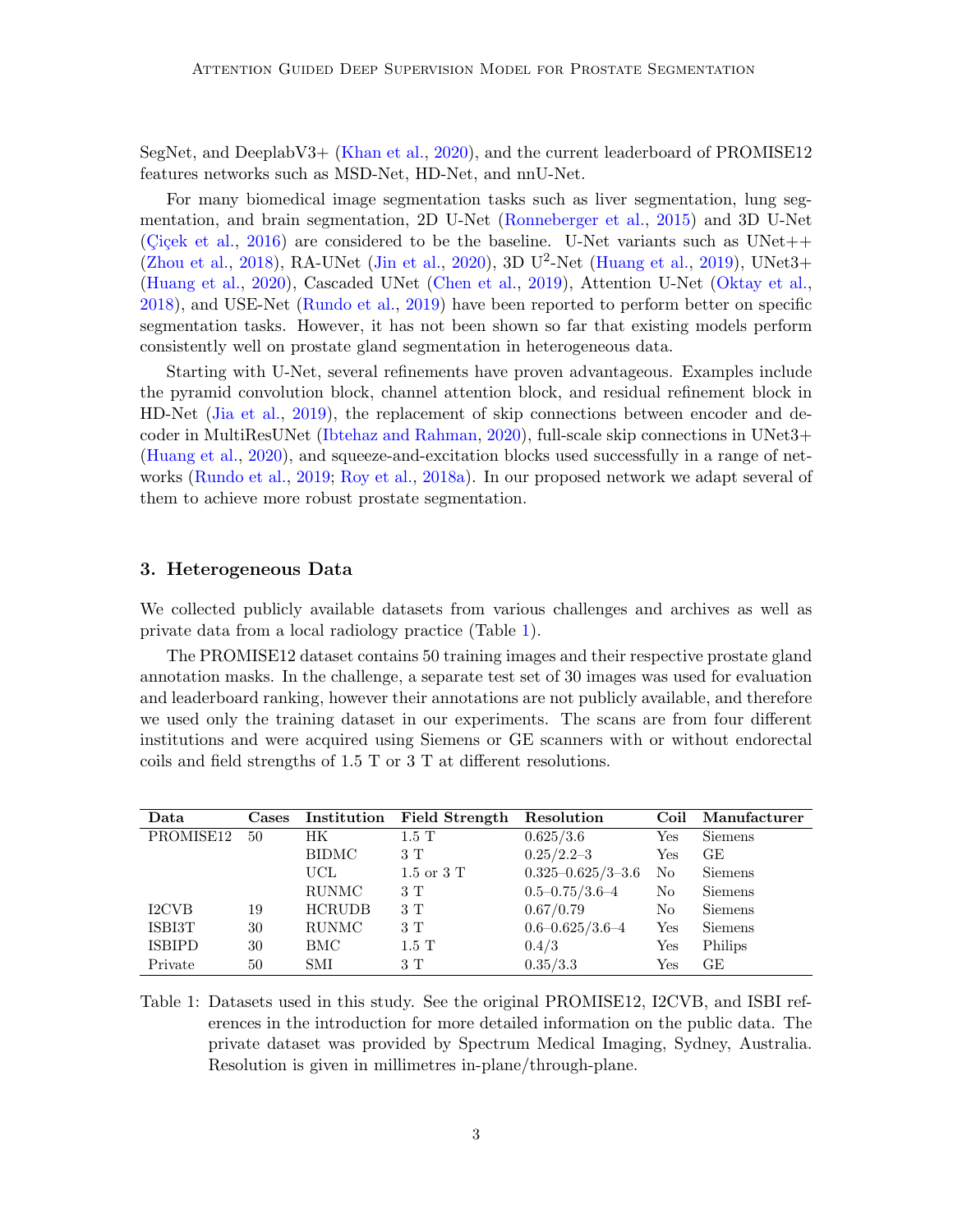To make our dataset even more heterogenous than PROMISE12, we also included the I2CVB benchmark data, which contains 19 scans from another institute acquired using a Siemens scanner at 3 T field strength and a fixed resolution.

Furthermore, we added the data from the NCI-ISBI challenge, which consists of two subsets, each containing 30 scans acquired using either a Siemens scanner at 3 T or a Philips scanner at 1.5 T, from two different institutions. In fact, the two subsets are from two different data collections of The Cancer Imaging Archive (TCIA), namely the Prostate-3T collection and the Prostate Diagnosis collection, and therefore we treat them as separate datasets and refer to them as ISBI3T and ISBIPD, respectively. The task in the challenge was to segment the prostate zones, however we merged the zonal annotation masks to suit our goal of evaluating whole-gland segmentations.

Finally, a private dataset was obtained via our local collaboration, where each scan was initially annotated by three well-trained medical students using 3D Slicer, and the masks were refined and combined by an expert radiologist. Ethics approval for use of this dataset was given by the UNSW Human Research Ethics Committee.

# 4. Proposed Model

Exploiting concepts from other areas of computer vision, we developed a new U-Net-like architecture, named 3DDOSPyUSENet (Figure [1\)](#page-3-0), and evaluated it for the task of whole-



<span id="page-3-0"></span>Figure 1: Proposed 3DDOSPyUSENet using deep supervision with pyramid pooling and concurrent spatial and channel squeeze and excitation.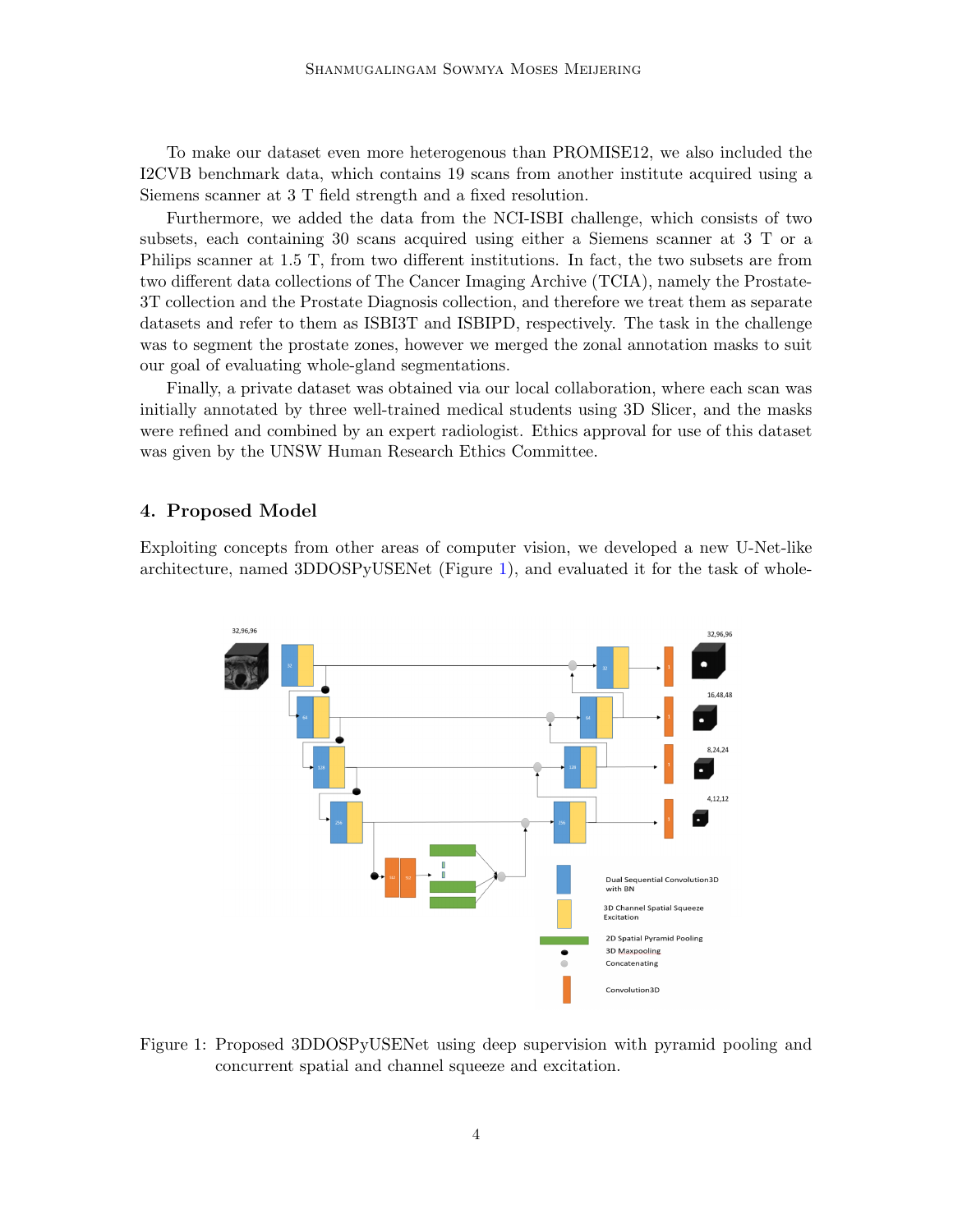#### Attention Guided Deep Supervision Model for Prostate Segmentation

| Model         | PROMISE <sub>12</sub> | <b>I2CVB</b> | ISBI3T | <b>ISBIPD</b> | <b>ISBI</b> | All   | Private |
|---------------|-----------------------|--------------|--------|---------------|-------------|-------|---------|
| 3DUNet        | 0.737                 | 0.562        | 0.829  | 0.726         | 0.813       | 0.439 | 0.613   |
| 3DUSENet      | 0.746                 | 0.500        | 0.812  | 0.767         | 0.808       | 0.399 | 0.652   |
| 3DPyUSENet    | 0.791                 | 0.649        | 0.805  | 0.760         | 0.823       | 0.525 | 0.669   |
| 3DDOSUNet     | 0.799                 | 0.791        | 0.847  | 0.786         | 0.823       | 0.755 | 0.669   |
| 3DDOSUSENet   | 0.777                 | 0.745        | 0.845  | 0.773         | 0.817       | 0.727 | 0.671   |
| 3DDOSPyUSENet | 0.806                 | 0.792        | 0.846  | 0.777         | 0.829       | 0.768 | 0.673   |

<span id="page-4-0"></span>Table 2: Performance of the six models on the seven datasets, measured as average Dice scores from 5-fold cross validation. ISBI denotes the combination of ISBI3T and ISBIPD. All denotes the combination of all public datasets. Best performance per dataset is indicated in bold. In most cases the variance was less than 1%.

gland prostate segmentation in heterogenous MRI. It uses deep supervision with pyramid pooling and squeeze-and-excitation modules to boost segmentation accuracy.

Pyramid pooling was originally used in the pyramid scene parsing network (PSPNet) architecture as an effective global contextual prior [\(Zhao et al.,](#page-10-6) [2017\)](#page-10-6). It fuses image information from four different pyramid scales which, after upsampling, are concatenated with the original feature map. The use of a pyramid pooling module has been shown to improve performance, for example in skin lesion segmentation [\(Shahin et al.,](#page-10-10) [2019\)](#page-10-10) where the module was used throughout many layers, making it computationally expensive. In our design, we use pyramid pooling only in latent space to aggregate contextual information from different regions rather than global context information.

Squeeze and excitation (SE) approaches can be categorised into channel SE (cSE), spatial SE (sSE), and concurrent channel-spatial SE (csSE). SE helps in feature map recalibration to suppress weak features and enhance meaningful features. Based on the original experiments with SE [\(Roy et al.,](#page-10-9) [2018a\)](#page-10-9), csSE performs better than either of cSE and sSE alone in most cases. Subsequent experiments using SE layers in different places within U-Net for various biomedical image segmentation tasks in brain MRI, whole-body CT, and retinal OCT scans revealed that the best option is to place them after the last convolutional layer of every encoder and decoder block [\(Roy et al.,](#page-10-11) [2018b\)](#page-10-11).

In our proposed 3DDOSPyUSENet, each encoder and decoder block uses dual sequential convolution with batch normalisation (BN) and rectified linear unit (ReLU) activation followed by csSE, and 2D pyramid pooling is applied to each channel of the 3D input in latent space (lowest level in the U-Net). Our network also uses multi-output deep supervision inspired by DeepHIPs [\(Manjon et al.,](#page-9-13) [2020\)](#page-9-13) rather than a single-output approach [\(Liu](#page-9-14) [et al.,](#page-9-14) [2020;](#page-9-14) [Dou et al.,](#page-8-9) [2017\)](#page-8-9). To this end, the segmentation masks were downsampled to the resolution of each decoder level (Figure [1\)](#page-3-0).

## 5. Experimental Results

The datasets were downloaded in NIFTI or DICOM format as provided and we used the SimpleITK library for visual inspection and data conversion. Each 3D image was resampled to a matrix of  $x \times y \times z = 96 \times 96 \times 32$  voxels. As the different datasets have different slice spacing, we resampled the images to obtain the same slice spacing, and subsequently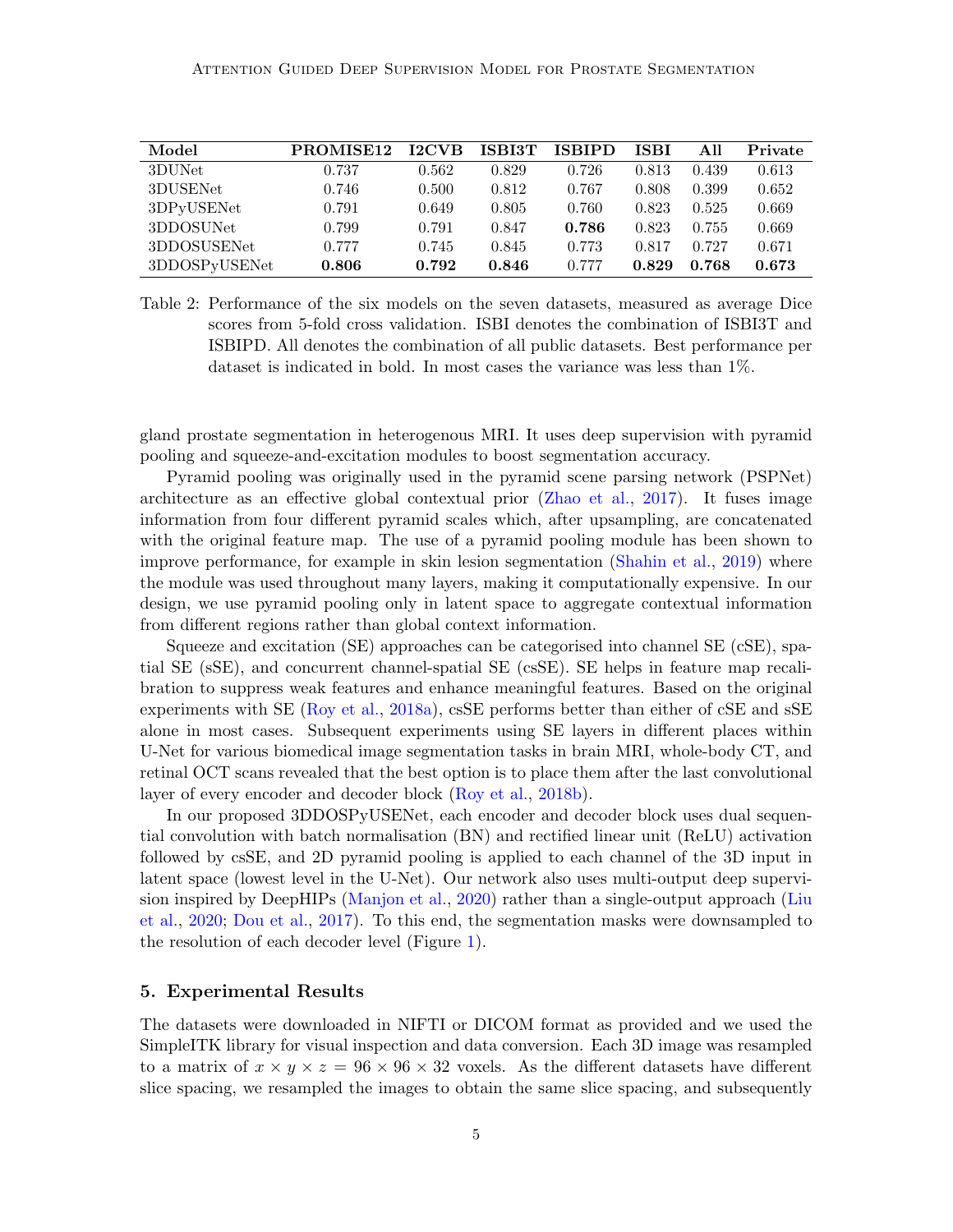| <b>Testing</b> | Model          | PROMISE12 |       | <b>I2CVB</b> |       | <b>ISBI3T</b> |       | <b>ISBIPD</b> |       | Private |           |
|----------------|----------------|-----------|-------|--------------|-------|---------------|-------|---------------|-------|---------|-----------|
| Training       |                | Avg       | Ens   | Avg          | Ens   | Avg           | Ens   | Avg           | Ens   | Avg     | Ens       |
|                | 1              |           |       | 0.625        | 0.694 | 0.832         | 0.853 | 0.610         | 0.633 | 0.621   | 0.653     |
|                | $\overline{2}$ |           |       | 0.671        | 0.714 | 0.858         | 0.874 | 0.624         | 0.646 | 0.648   | 0.662     |
| PROMISE12      | 3              |           |       | 0.695        | 0.731 | 0.863         | 0.874 | 0.650         | 0.550 | 0.660   | 0.670     |
|                | 4              |           |       | 0.659        | 0.677 | 0.863         | 0.877 | 0.728         | 0.739 | 0.671   | 0.678     |
|                | 5              |           |       | 0.661        | 0.682 | 0.847         | 0.863 | 0.688         | 0.709 | 0.664   | 0.672     |
|                | 6              |           |       | 0.639        | 0.673 | 0.861         | 0.878 | 0.725         | 0.778 | 0.670   | 0.679     |
|                | $\mathbf 1$    | 0.086     | 0.075 |              |       | 0.139         | 0.127 | 0.061         | 0.066 | 0.076   | 0.103     |
|                | $\overline{2}$ | 0.125     | 0.120 |              |       | 0.201         | 0.194 | 0.100         | 0.094 | 0.109   | 0.118     |
| <b>I2CVB</b>   | 3              | 0.168     | 0.165 |              |       | 0.347         | 0.378 | 0.110         | 0.099 | 0.178   | 0.200     |
|                | 4              | 0.078     | 0.080 |              |       | 0.268         | 0.275 | 0.169         | 0.153 | 0.149   | 0.150     |
|                | 5              | 0.050     | 0.040 |              |       | 0.090         | 0.051 | 0.074         | 0.050 | 0.048   | 0.021     |
|                | 6              | 0.097     | 0.101 |              |       | 0.288         | 0.300 | 0.188         | 0.190 | 0.138   | 0.144     |
|                | $\mathbf{1}$   | 0.374     | 0.425 | 0.357        | 0.363 |               |       | 0.233         | 0.206 | 0.226   | 0.249     |
|                | $\overline{2}$ | 0.382     | 0.423 | 0.427        | 0.544 |               |       | 0.235         | 0.233 | 0.262   | 0.304     |
| <b>ISBI3T</b>  | 3              | 0.432     | 0.579 | 0.371        | 0.440 |               |       | 0.202         | 0.192 | 0.258   | 0.299     |
|                | 4              | 0.402     | 0.431 | 0.538        | 0.549 |               |       | 0.364         | 0.374 | 0.341   | 0.349     |
|                | 5              | 0.349     | 0.358 | 0.573        | 0.602 |               |       | 0.290         | 0.278 | 0.333   | 0.341     |
|                | 6              | 0.476     | 0.499 | 0.616        | 0.644 |               |       | 0.510         | 0.521 | 0.379   | 0.385     |
|                | $\mathbf{1}$   | 0.080     | 0.087 | 0.203        | 0.272 | 0.362         | 0.469 |               |       | 0.146   | $0.150\,$ |
|                | $\overline{2}$ | 0.098     | 0.122 | 0.247        | 0.257 | 0.394         | 0.412 |               |       | 0.262   | 0.268     |
| <b>ISBIPD</b>  | 3              | 0.106     | 0.120 | 0.171        | 0.135 | 0.408         | 0.439 |               |       | 0.180   | 0.242     |
|                | 4              | 0.176     | 0.175 | 0.276        | 0.275 | 0.488         | 0.497 |               |       | 0.220   | 0.214     |
|                | 5              | 0.085     | 0.063 | 0.256        | 0.247 | 0.439         | 0.438 |               |       | 0.138   | 0.124     |
|                | 6              | 0.178     | 0.172 | 0.309        | 0.304 | 0.478         | 0.486 |               |       | 0.250   | 0.232     |
|                | $\mathbf{1}$   | 0.412     | 0.478 | 0.492        | 0.542 | 0.482         | 0.548 | 0.471         | 0.546 |         |           |
|                | $\overline{2}$ | 0.408     | 0.478 | 0.511        | 0.548 | 0.582         | 0.602 | 0.512         | 0.561 |         |           |
| Private        | 3              | 0.475     | 0.498 | 0.600        | 0.659 | 0.685         | 0.711 | 0.577         | 0.622 |         |           |
|                | 4              | 0.525     | 0.529 | 0.646        | 0.667 | 0.731         | 0.741 | 0.645         | 0.662 |         |           |
|                | 5              | 0.484     | 0.506 | 0.666        | 0.695 | 0.727         | 0.741 | 0.656         | 0.683 |         |           |
|                | 6              | 0.525     | 0.540 | 0.666        | 0.702 | 0.731         | 0.745 | 0.661         | 0.686 |         |           |

<span id="page-5-0"></span>Table 3: Performance of the six models when trained on one of the five datasets and tested on the other four. Models 1–6 are 3DUNet, 3DUSENet, 3DPyUSENet, 3DDO-SUNet, 3DDOSUSENet, and 3DDOSPyUSENet, respectively. Values shown are either average (Avg) Dice scores from 5-fold cross validation or the Dice scores of ensembling (Ens) the predictions of the folds. Best performance per training-test dataset pair is indicated in bold.

normalised and saved them as NumPy arrays for model training. In each experiment presented here, we split the data 80%:20% into training and test sets respectively, and further split the former into 85%:15% for training and validation.

Using 3D U-Net (hereafter more concisely called 3DUNet) as the baseline, we evaluated the performance of our 3DDOSPyUSENet and investigated the effects of pyramid pooling (Py), squeeze and excitation (SE), and deep output supervision (DOS) by ablation. Specifically, we considered 3DUSENet (3DUNet with SE), 3DPyUSENet (with Py and SE), 3DDOSUNet (with DOS), 3DDOSUSENet (with SE and DOS). All models were trained and tested on an Nvidia V100 GPU of the Gadi server at the National Computer Infrastructure (NCI) in Australia. The Anaconda virtual environment with TensorFlow 2.1 was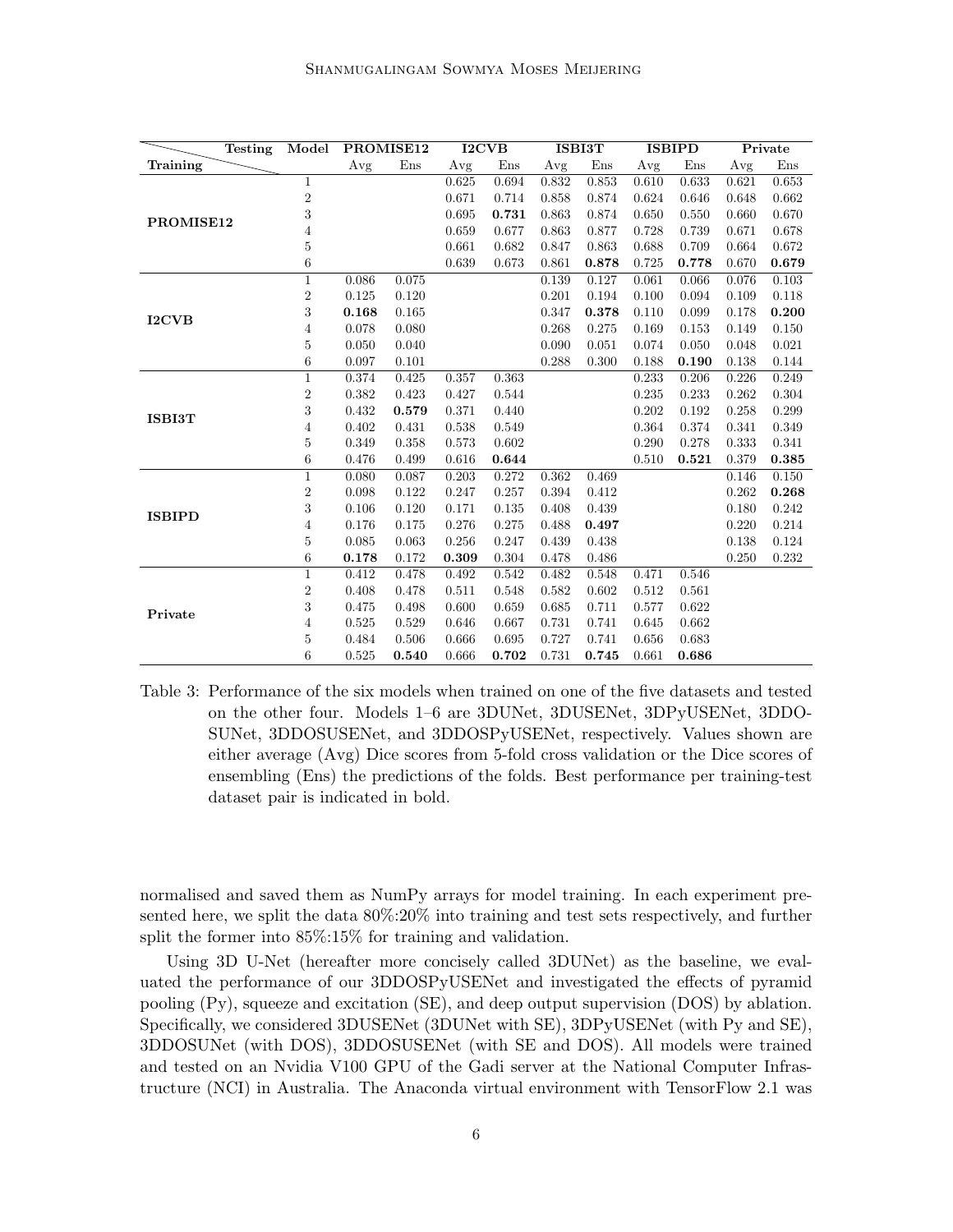used for the experiments. Stochastic gradient descent was used as optimizer with learning rate 0.001 and all models were trained for up to 150 epochs.

First we evaluated the performance of each of the six models on each of the five datasets as well as on the combined ISBI data sets and on all public datasets combined. We employed the commonly used Dice similarity coefficient (DSC) as the performance metric [\(Taha and](#page-10-12) [Hanbury,](#page-10-12) [2015\)](#page-10-12). For each of the  $6*(5+2) = 42$  experiments we used 5-fold cross validation and computed the averaged Dice value, increasing the total number of experiments performed to  $42 * 5 = 210$ . From the results (Table [2\)](#page-4-0) we observe that Py, SE, and DOS had different effects. Specifically, adding SE to 3DUNet improved the performance especially on the PROMISE12 and private datasets, but it was not necessarily beneficial on the other public datasets. Adding Py on top of SE yielded either improved performance in most cases or otherwise had little negative effect. Adding DOS without Py and SE generally improved the results, whereas the combination of DOS and SE performed worse. Finally, the full model performed best overall and seems a safe choice. It produced fairly good results even for the most heterogeneous dataset (All).

Next we evaluated the performance of the six models when trained on any of the original five datasets (Table [1\)](#page-2-0) and tested on any of the four others. Here again we used 5-fold cross validation, and considered the average Dice score of the folds as well as the Dice score after ensembling the predictions of the folds. Thus in total  $6 * 5 * 4 * 5 = 600$  experiments were performed. From the results (Table [3\)](#page-5-0) we see that the models trained on PROMISE12 performed well when tested on the I2CVB, ISBI3T, ISBIPD, and private data, whereas models trained on any of the latter generalised relatively poorly. This can be explained by the fact that the PROMISE12 dataset itself is already an heterogeneous collection of data from various sources. As in the previous experiment, we observe that Py, SE, and DOS have different effects, however their combination works well in most cases. Also, we conclude that ensembling seems to perform better than averaging. We found that when trained on all public datasets and tested on our private dataset, our proposed 3DDOSPyUSENet model had an average Dice score of 0.6517, which is similar to training on PROMISE12 and superior to the other models, from which we conclude that the other training datasets made little difference.

Although the presented results are encouraging, both quantitatively (Tables [2](#page-4-0) and [3\)](#page-5-0) and qualitatively (Figure [2\)](#page-7-0), they are not yet as high as the best scores on the current PROMISE12 leaderboard. However, our results cannot be compared directly with the latter, as the test sets are different (the PROMISE12 test set is not publicly available, so we used only the training set, from which we used a subset for training and the rest for testing). In a pilot experiment (data not shown) we tested published methods such as nnU-Net on the training subset we used here and found that 3DDOSPyUSENet gave better results. Therefore we suspect that when using the full training set, rather than a subset, our method will perform comparably or better than some of those on the leaderboard.

# 6. Conclusion

Public challenges in the past decade have stimulated the development of improved methods for prostate segmentation in 3D MRI images and have shown the great potential of deeplearning based methods for this purpose. Despite success stories in individual benchmarks,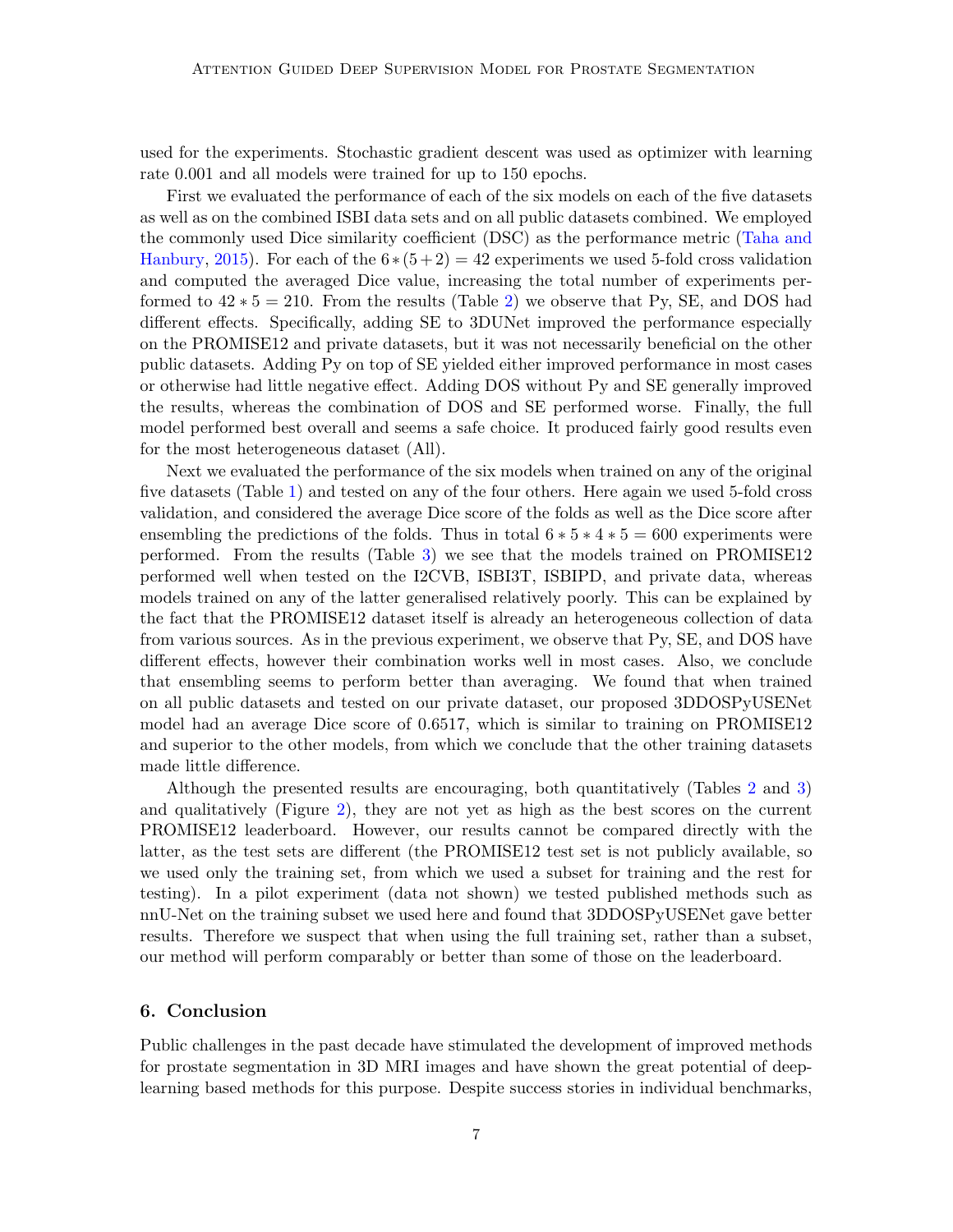

<span id="page-7-0"></span>Figure 2: Visual comparison (volume renderings) of 3D segmentation results (prediction) of our proposed 3DDOSPyUSENet model and the consensus manual annotations (ground truth) for four sample cases from our private dataset.

the performance of models trained on one dataset and tested on another is often quite limited, especially on private data that may not match the characteristics of public datasets very well. In this paper we have demonstrated this to be the case with the popular baseline 3D U-Net model. We have also proposed a new model, namely 3DDOSPyUSENet, that exploits pyramid pooling, concurrent channel and spatial squeeze and excitation, and deep output supervision. Our extensive experiments clearly show the superior performance of the new model across multisite heterogeneous public and private data. From this we conclude that the use of these modifications help in suppressing weak features, enhancing meaningful features, and reducing the loss of information throughout the different layers of the network. In future work we aim to compare our new model with a wider range of existing baseline models and obtain the scores on the test sets of ongoing public benchmarks.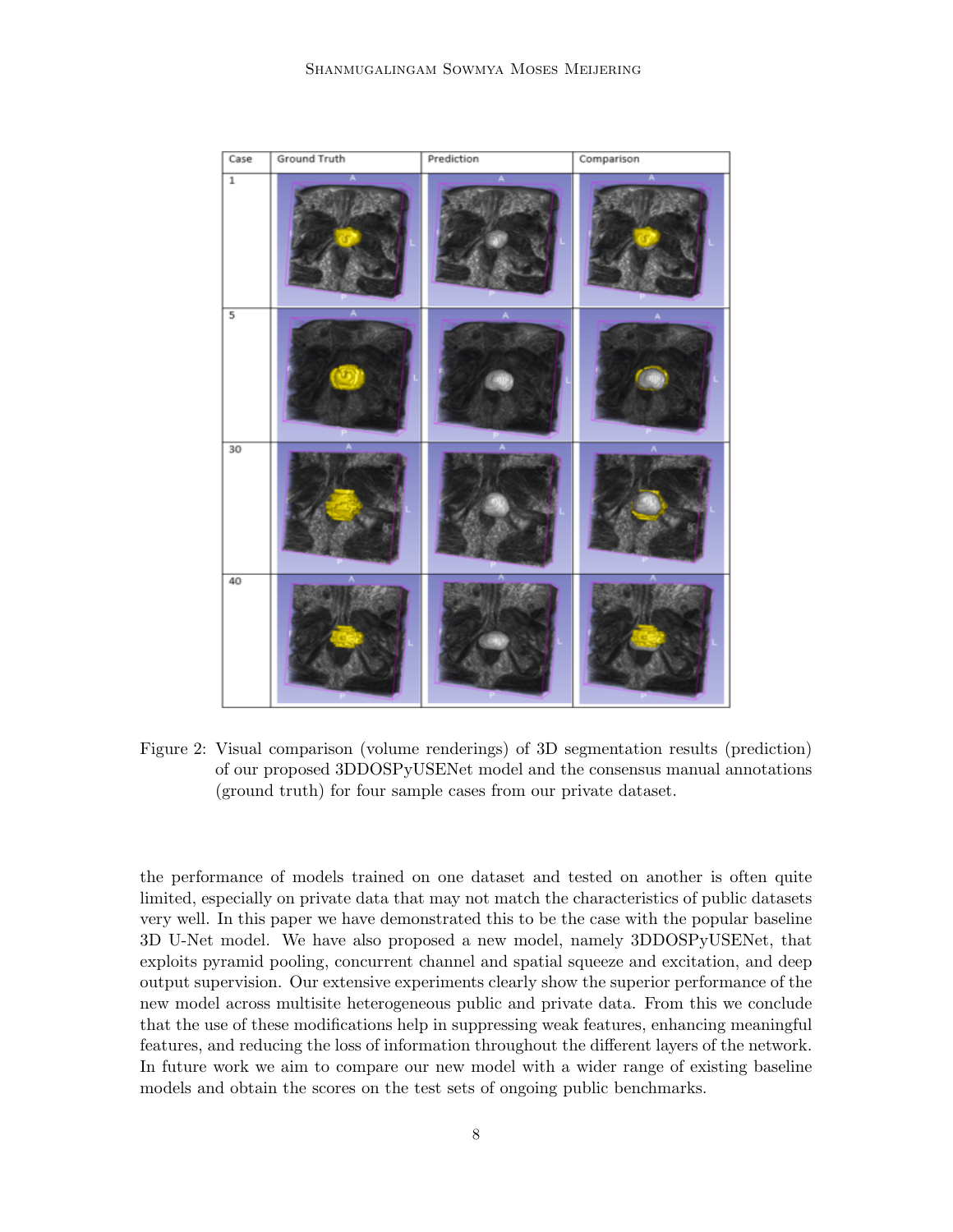## Acknowledgments

The presented research was undertaken with the assistance of resources and services provided by the National Computational Infrastructure (NCI) organization which is supported by the Australian Government. Kuruparan Shanmugalingam is supported by an University International Postgraduate Award (UIPA) Scholarship funded by UNSW. The authors also gratefully acknowledge the data annotation efforts of the UNSW VIP InsightMed students in 2021.

## References

- <span id="page-8-5"></span>Salma Alqazzaz, Xianfang Sun, Xin Yang, and Len Nokes. Automated brain tumor segmentation on multimodal MR image using SegNet. Computational Visual Media, 5(2):209–219, 2019.
- <span id="page-8-3"></span>Yusuf Artan, Masoom A Haider, and Imam Samil Yetik. Graph-based active contours using shape priors for prostate segmentation with MRI. In IEEE International Symposium on Biomedical Imaging: From Nano to Macro, pages 1459–1462, 2011.
- <span id="page-8-0"></span>Freddie Bray, Jacques Ferlay, Isabelle Soerjomataram, Rebecca L. Siegel, Lindsey A. Torre, and Ahmedin Jemal. Global cancer statistics 2018: GLOBOCAN estimates of incidence and mortality worldwide for 36 cancers in 185 countries. CA: A Cancer Journal for Clinicians, 68(6):394–424, 2018.
- <span id="page-8-8"></span>Wanli Chen, Yue Zhang, Junjun He, Yu Qiao, Yifan Chen, Hongjian Shi, Ed X. Wu, and Xiaoying Tang. Prostate segmentation using 2D bridged U-Net. In International Joint Conference on Neural Networks  $(IJCNN)$ , pages 1–7, 2019.
- <span id="page-8-2"></span>Ruida Cheng, Holger R. Roth, Le Lu, Shijun Wang, Baris Turkbey, William Gandler, Evan S. McCreedy, Harsh K. Agarwal, Peter Choyke, Ronald M. Summers, and Matthew J. McAuliffe. Active appearance model and deep learning for more accurate prostate segmentation on MRI. In *SPIE Medical imaging:* Image processing, volume 9784, page 97842I, 2016.
- <span id="page-8-7"></span>Özgün Çiçek, Ahmed Abdulkadir, Soeren S. Lienkamp, Thomas Brox, and Olaf Ronneberger. 3D U-Net: learning dense volumetric segmentation from sparse annotation. In International Conference on Medical Image Computing and Computer-Assisted Intervention, pages 424–432, 2016.
- <span id="page-8-1"></span>Renato Cuocolo, Maria Brunella Cipullo, Arnaldo Stanzione, Valeria Romeo, Roberta Green, Valeria Cantoni, Andrea Ponsiglione, Lorenzo Ugga, and Massimo Imbriaco. Machine learning for the identification of clinically significant prostate cancer on MRI: a meta-analysis. European Radiology, 30(12):6877–6887, 2020.
- <span id="page-8-6"></span>Giovanni L. F. da Silva, Petterson S. Diniz, Jonnison L. Ferreira, João V. F. França, Aristófanes C. Silva, Anselmo C. de Paiva, and Elton A. A. de Cavalcanti. Superpixel-based deep convolutional neural networks and active contour model for automatic prostate segmentation on 3D MRI scans. Medical  $\mathcal B$  Biological Engineering & Computing, 58(9):1947–1964, 2020.
- <span id="page-8-4"></span>Zhenzhen Dai, Eric Carver, Chang Liu, Joon Lee, Aharon Feldman, Weiwei Zong, Milan Pantelic, Mohamed Elshaikh, and Ning Wen. Segmentation of the prostatic gland and the intraprostatic lesions on multiparametic magnetic resonance imaging using mask region-based convolutional neural networks. Advances in Radiation Oncology, 5(3):473–481, 2020.
- <span id="page-8-9"></span>Qi Dou, Lequan Yu, Hao Chen, Yueming Jin, Xin Yang, Jing Qin, and Pheng-Ann Heng. 3D deeply supervised network for automated segmentation of volumetric medical images. Medical Image Analysis, 41:40–54, 2017.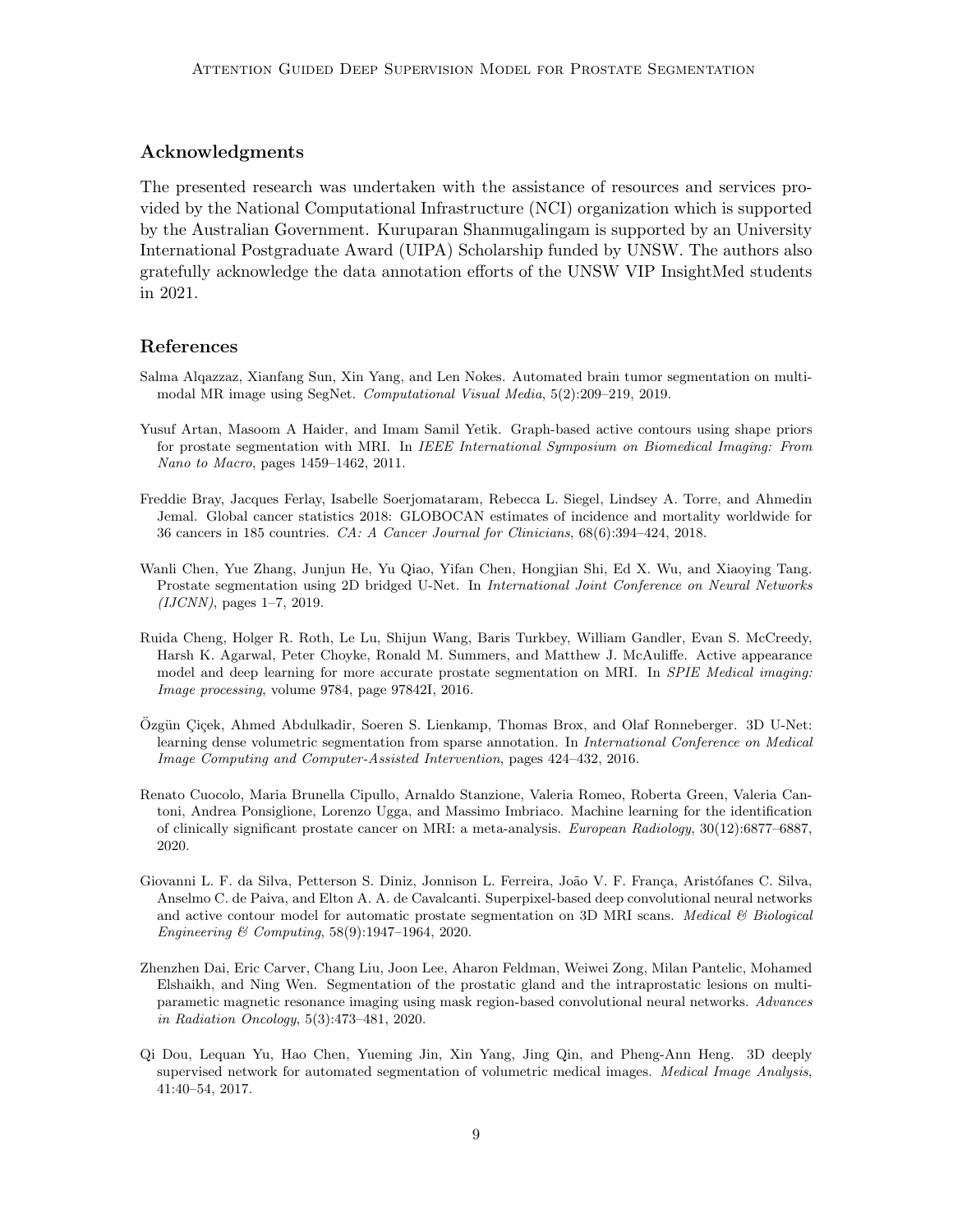- <span id="page-9-2"></span>Keyvan Farahani, Carl Jaffe, Nicholas Bloch, Anant Madabhushi, Henkjan Huisman, John Freymann, Justin Kirby, Andinet Enquobahrie, and Larry Clarke. NCI-ISBI 2013 Challenge: Automated segmentation of prostate structures. In IEEE International Symposium on Biomedical Imaging: From Macro to Nano, 2013.
- <span id="page-9-4"></span>Soumya Ghose, Arnau Oliver, Robert Mart´ı, Xavier Llad´o, Jordi Freixenet, Jhimli Mitra, Joan C. Vilanova, and Fabrice Meriaudeau. A hybrid framework of multiple active appearance models and global registration for 3D prostate segmentation in MRI. In SPIE Medical Imaging: Image Processing, volume 8314, page 83140S, 2012.
- <span id="page-9-8"></span>Chao Huang, Hu Han, Qingsong Yao, Shankuan Zhu, and S Kevin Zhou. 3D U<sup>2</sup>-Net: a 3D universal U-Net for multi-domain medical image segmentation. In International Conference on Medical Image Computing and Computer-Assisted Intervention, pages 291–299, 2019.
- <span id="page-9-9"></span>Huimin Huang, Lanfen Lin, Ruofeng Tong, Hongjie Hu, Qiaowei Zhang, Yutaro Iwamoto, Xianhua Han, Yen-Wei Chen, and Jian Wu. UNet  $3+$ : A full-scale connected UNet for medical image segmentation. In IEEE International Conference on Acoustics, Speech and Signal Processing, pages 1055–1059, 2020.
- <span id="page-9-12"></span>Nabil Ibtehaz and M. Sohel Rahman. MultiResUNet: Rethinking the U-Net architecture for multimodal biomedical image segmentation. Neural Networks, 121:74–87, 2020.
- <span id="page-9-3"></span>Fabian Isensee, Paul F. Jaeger, Simon A. A. Kohl, Jens Petersen, and Klaus H. Maier-Hein. nnU-Net: a self-configuring method for deep learning-based biomedical image segmentation. Nature Methods, 18(2): 203–211, 2021.
- <span id="page-9-11"></span>Haozhe Jia, Yang Song, Heng Huang, Weidong Cai, and Yong Xia. HD-Net: Hybrid discriminative network for prostate segmentation in MR images. In International Conference on Medical Image Computing and Computer-Assisted Intervention, pages 110–118, 2019.
- <span id="page-9-7"></span>Qiangguo Jin, Zhaopeng Meng, Changming Sun, Hui Cui, and Ran Su. RA-UNet: A hybrid deep attentionaware network to extract liver and tumor in CT scans. Frontiers in Bioengineering and Biotechnology, 8: 1471, 2020.
- <span id="page-9-6"></span>Zia Khan, Norashikin Yahya, Khaled Alsaih, Syed Saad Azhar Ali, and Fabrice Meriaudeau. Evaluation of deep neural networks for semantic segmentation of prostate in T2W MRI. Sensors, 20(11):3183, 2020.
- <span id="page-9-1"></span>Guillaume Lemaître, Robert Martí, Jordi Freixenet, Joan C. Vilanova, Paul M. Walker, and Fabrice Meriaudeau. Computer-aided detection and diagnosis for prostate cancer based on mono and multi-parametric MRI: a review. Computers in Biology and Medicine, 60:8–31, 2015.
- <span id="page-9-0"></span>Geert Litjens, Robert Toth, Wendy van de Ven, Caroline Hoeks, Sjoerd Kerkstra, Bram van Ginneken, Graham Vincent, Gwenael Guillard, Neil Birbeck, Jindang Zhang, Robin Strand, Filip Malmberg, Yangming Ou, Christos Davatzikos, Matthias Kirschner, Florian Jung, Jing Yuan, Wu Qiu, Qinquan Gao, Philip E. Edwards, Bianca Maan, Ferdinand van der Heijden, Soumya Ghose, Jhimli Mitra, Jason Dowling, Dean Barratt, Henkjan Huisman, and Anant Madabhushi. Evaluation of prostate segmentation algorithms for MRI: the PROMISE12 challenge. Medical Image Analysis, 18(2):359–373, 2014.
- <span id="page-9-14"></span>Ping Liu, Qi Dou, Qiong Wang, and Pheng-Ann Heng. An encoder-decoder neural network with 3D squeezeand-excitation and deep supervision for brain tumor segmentation. IEEE Access, 8:34029–34037, 2020.
- <span id="page-9-5"></span>Jonathan Long, Evan Shelhamer, and Trevor Darrell. Fully convolutional networks for semantic segmentation. In IEEE Conference on Computer Vision and Pattern Recognition, pages 3431–3440, 2015.
- <span id="page-9-13"></span>Jose V. Manjon, Jose E. Romero, and Pierrick Coupe. DeepHIPS: A novel deep learning based hippocampus subfield segmentation method. arXiv:2001.11789, 2020.
- <span id="page-9-10"></span>Ozan Oktay, Jo Schlemper, Loic Le Folgoc, Matthew Lee, Mattias Heinrich, Kazunari Misawa, Kensaku Mori, Steven McDonagh, Nils Y. Hammerla, Bernhard Kainz, et al. Attention U-Net: Learning where to look for the pancreas. arXiv:1804.03999, 2018.